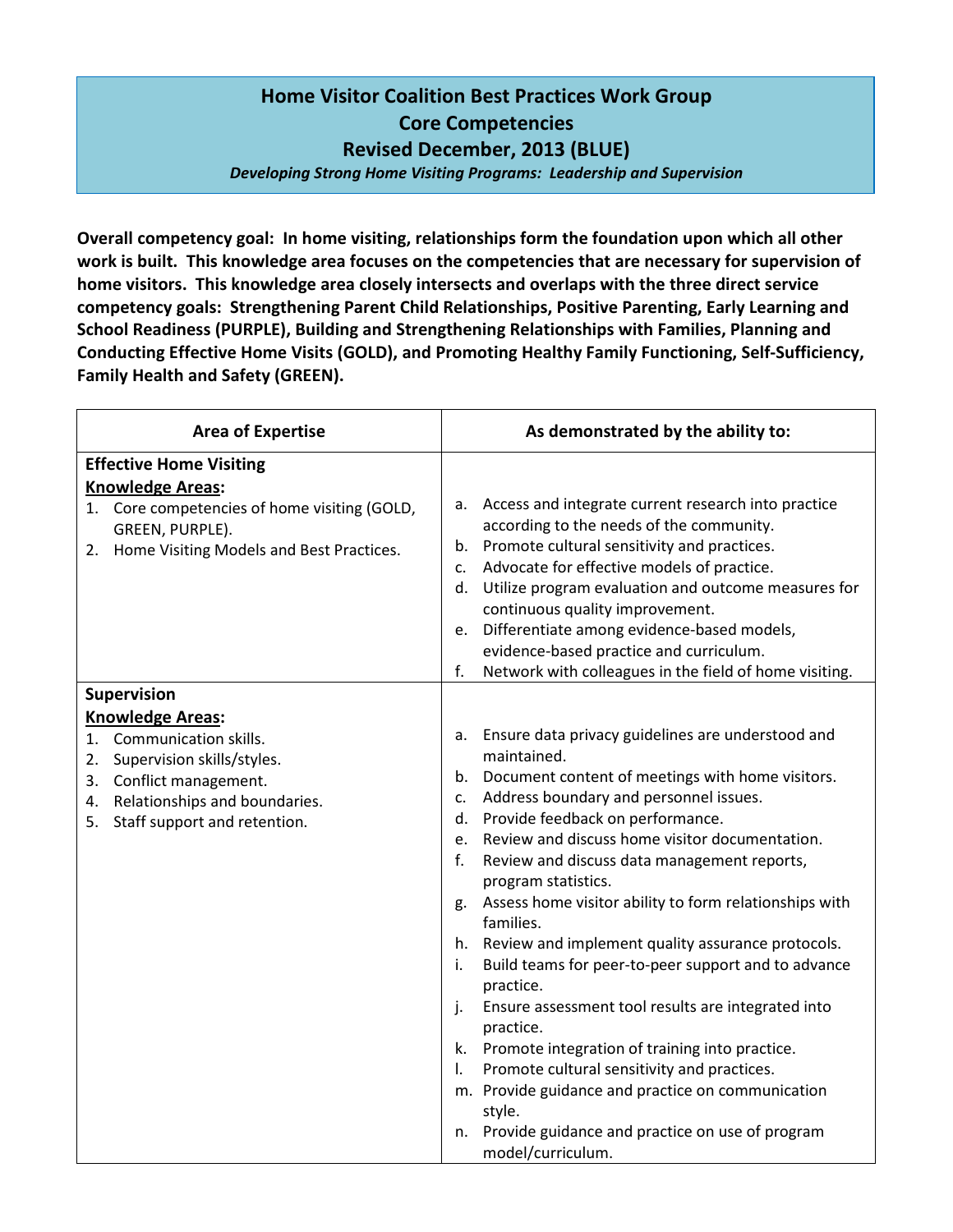|                                                                                        | Identify and promote areas for staff growth and skill<br>о.                                             |
|----------------------------------------------------------------------------------------|---------------------------------------------------------------------------------------------------------|
|                                                                                        | development.                                                                                            |
|                                                                                        | Shadow family home visits for support and to advance<br>p.                                              |
|                                                                                        | practice.                                                                                               |
| <b>Reflective Supervision</b>                                                          |                                                                                                         |
| <b>Knowledge Areas:</b>                                                                |                                                                                                         |
| 1. Theoretical basis and history of reflective                                         | Actively engage in reflective practice through training,<br>а.                                          |
| supervision.                                                                           | mentoring.                                                                                              |
| Key elements of reflective supervision.<br>2.                                          | Implement ongoing reflective supervision individually,<br>b.<br>in group consultation or team meetings. |
| 3. Trusting relationship between supervisor and                                        | Coach and provide feedback on strengths based<br>c.                                                     |
| home visitor.                                                                          | approaches and interventions used.                                                                      |
| 4. Balancing reflective supervision with the<br>administrative aspects of supervision. | Identify and promote use of behaviorally specific<br>d.                                                 |
| Parallel process.<br>5.                                                                | praise.                                                                                                 |
| Reflective supervision for supervisors.<br>6.                                          | Analyze and discuss outreach, engagement and<br>e.                                                      |
|                                                                                        | retention.                                                                                              |
|                                                                                        | Integrate the results of tools used.<br>f.<br>Discuss home visiting achievement and assessment<br>g.    |
|                                                                                        | rates.                                                                                                  |
|                                                                                        | h. Provide transfer of learning activities before and after                                             |
|                                                                                        | trainings so that staff can integrate training                                                          |
|                                                                                        | information into their practice.                                                                        |
|                                                                                        | Assess and discuss cultural sensitivity and practices.<br>i.                                            |
|                                                                                        | Provide guidance and practice on communication<br>j.                                                    |
|                                                                                        | style.                                                                                                  |
|                                                                                        | Provide guidance and practice on use of curriculum.<br>k.                                               |
|                                                                                        | Provide opportunities for reflection on techniques and<br>I.<br>approaches.                             |
| Developing Partnerships and                                                            |                                                                                                         |
| <b>Collaborations: Community Resources and</b>                                         |                                                                                                         |
| <b>Coalition building</b>                                                              |                                                                                                         |
| <b>Knowledge Areas:</b>                                                                |                                                                                                         |
| 1. Value of interdisciplinary work in serving                                          | a. Assist home visitors to anticipate and to help families                                              |
| families.                                                                              | meet basic needs & obtain other needed services from                                                    |
| Seamless delivery of services; finding and<br>2.                                       | public agencies and community resources.                                                                |
| accessing community resources.                                                         | Collaborate and communicate with other community<br>b.                                                  |
| Value of collaborations with existing<br>3.                                            | service agencies to build relationships across agencies                                                 |
| partners.                                                                              | serving children and families.                                                                          |
| 4. Identification and promotion of new                                                 | Help home visitors support parents to build the skills<br>c.                                            |
| collaborations.                                                                        | they need to access social support from extended                                                        |
|                                                                                        | family, neighbors, and friends needed and as available<br>in the community.                             |
|                                                                                        | Ensure home visitors are aware of community<br>d.                                                       |
|                                                                                        | resources available to families during pregnancy and                                                    |
|                                                                                        | the child's early years.                                                                                |
| Law, regulation and agency policy                                                      |                                                                                                         |
| Knowledge areas:                                                                       |                                                                                                         |
| Ethical practice.<br>1.                                                                | Ensure that information is shared in a relevant and<br>a.                                               |
| Government, law and regulation.<br>2.                                                  | unbiased manner.                                                                                        |
| Agency policy.<br>3.                                                                   | Practice and promote confidentiality of each family's<br>b.                                             |
|                                                                                        | information in all contexts.                                                                            |